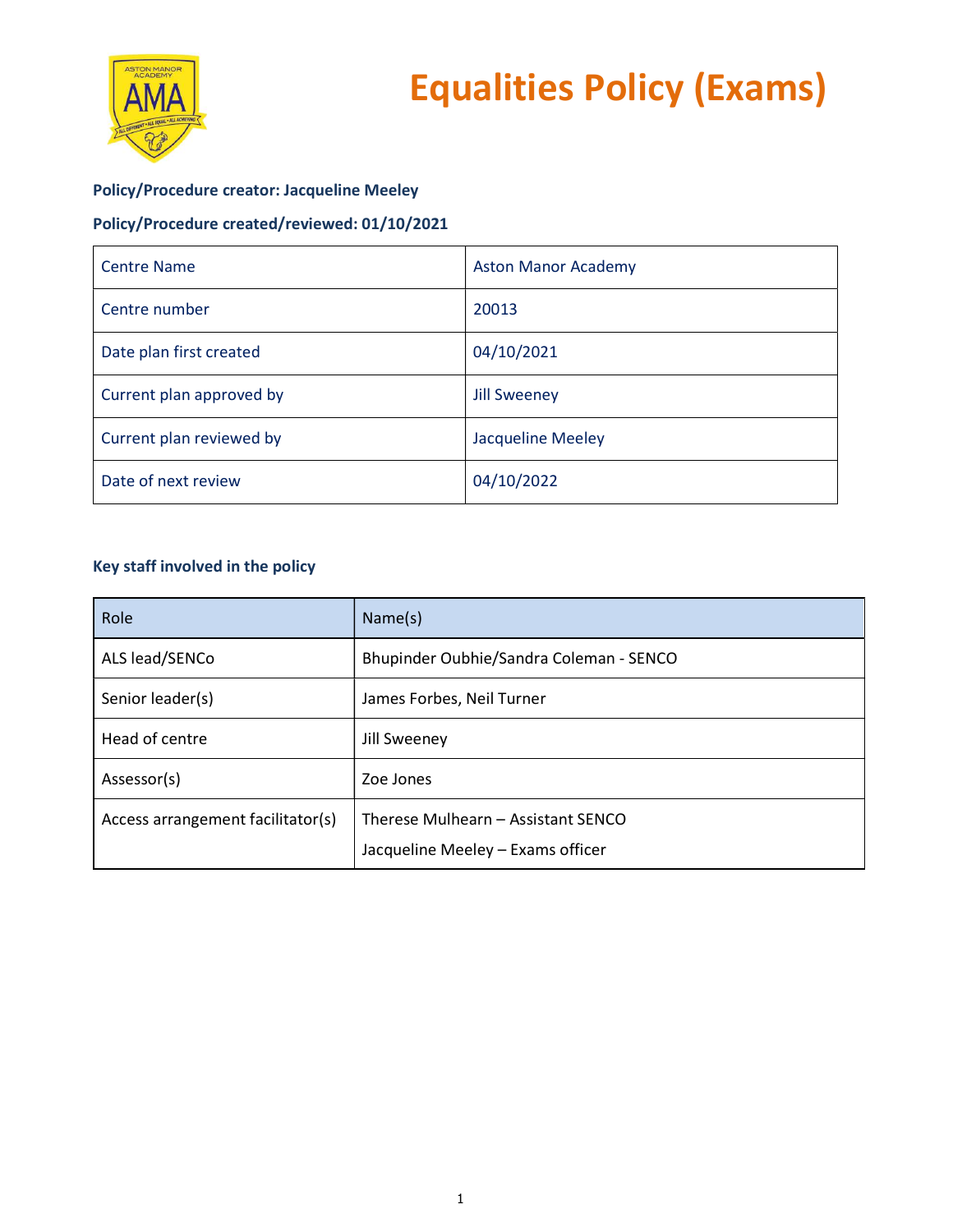## Purpose of the policy

This document is provided as an exams-specific supplement to the centre-wide equalities/disability/accessibility policy/plan which details how the centre will:

 recognise its duties towards disabled candidates, ensuring compliance with all aspects of the Equality Act 2010†, particularly Section 20 (7). This must include a duty to explore and provide access to suitable courses, through the access arrangements process submit applications for reasonable adjustments and make reasonable adjustments to the service the centre provides to disabled candidates. Where the centre is under a duty to make a reasonable adjustment, the centre must not charge a disabled candidate any additional fee in relation to the adjustment or aid; tor any legislation in a relevant jurisdiction other than England and Wales which has an equivalent purpose and effect

(General Regulations for Approved Centres, section 5.4)

This publication is further referred to in this policy as GR

This policy details how the centre facilitates access to exams and assessments for disabled candidates, as defined under the terms of the Equality Act 2010, by outlining staff roles and responsibilities in relation to:

- identifying the need for appropriate arrangements, reasonable adjustments and/or adaptations (referred to in this policy as 'access arrangements')
- requesting access arrangements
- implementing access arrangements and the conduct of exams
- good practice in relation to the Equality Act 2010

## The Equality Act 2010 definition of disability

A definition is provided on page 9 of the JCQ publication (Adjustments for candidates with disabilities and learning difficulties) Access Arrangements and Reasonable Adjustments 2021-2022

This publication is further referred to in this policy as AA

### Identifying the need for access arrangements

### Roles and responsibilities

## Head of centre

- Is familiar with the entire contents, refers to and directs relevant centre staff to the annually updated JCQ publications including GR and AA
- Ensures the quality of the access arrangements process within the centre
- Ensures staff roles, responsibilities and processes in identifying, requesting and implementing access arrangements for all candidates are clearly defined and documented
- Ensures an appropriately qualified assessor(s) is appointed, evidence of the assessor's qualification(s) is obtained before he/she assesses candidates and that evidence of the qualification(s) of the person(s) appointed is held on file
- Ensures a policy demonstrating the centre's compliance with relevant legislation is in place
- Ensures the qualified assessor(s) has access to the assessment objectives for the relevant specification(s) a candidate is undertaking

### Senior leader(s)

• Are familiar with the entire contents of the annually updated JCQ publications including GR and AA

### Additional learning support (ALS) lead/Special educational needs coordinator (SENCo)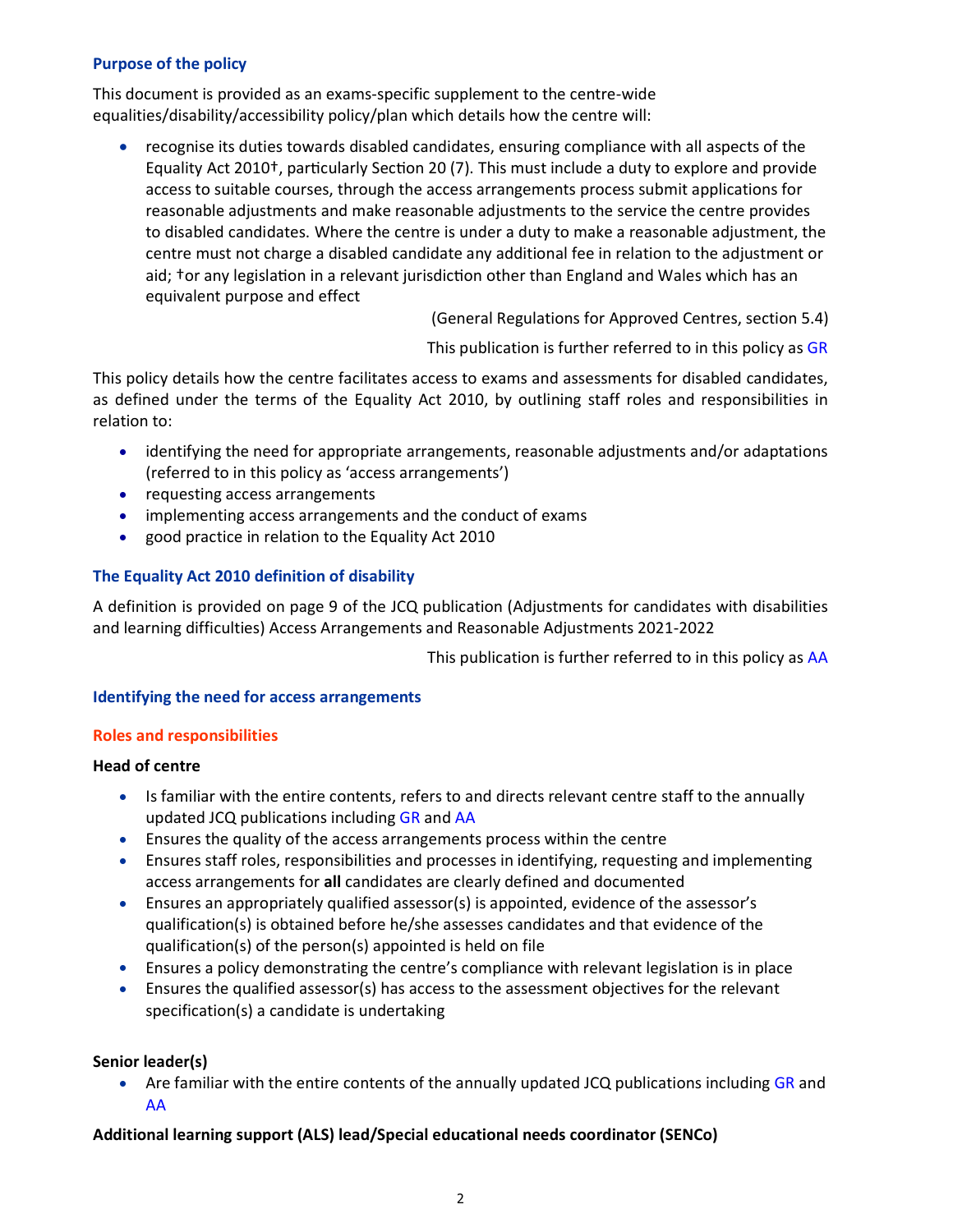- Has full knowledge and understanding of the contents, refers to and directs relevant centre staff to the annually updated JCQ publication AA
- Ensures the assessment process is administered in accordance with the regulations and that the correct procedures are followed as in Chapter 7 of AA
- Ensures a statement is provided which details the criteria the centre uses to award and allocate word processors for exams
- Leads on the access arrangements process to facilitate access for candidates
- Ensures that the access arrangements/reasonable adjustments approved allow the candidate to access the assessment, but do not result in the candidate gaining an unfair advantage
- Defines and documents roles, responsibilities and processes in identifying, requesting and implementing access arrangements
- Provides a policy on the use of word processors in exams and assessments
- If not the appropriately qualified assessor, works with the person/persons appointed, on all matters relating to assessing candidates and the administration of the assessment process

 $\bullet$ 

# Teaching staff

- Inform the ALS lead/SENCo of any support that might be needed by a candidate
- Support the SENCo in determining the need for and implementing access arrangements
- Ensures that all assessments carried out and arrangements put in place comply with JCQ and awarding body regulations and guidance
- Ensures arrangements put in place for exams/assessments reflect a candidate's normal way of working within the centre
- Ensures the need for access arrangements for a candidate is considered on a subject by subject basis
- Presents when requested by a JCQ Centre Inspector, evidence of the assessor's qualification
- Works with teaching staff, relevant support staff and the exams officer to ensure centredelegated and awarding body approved access arrangements are put in place for candidates taking internal and external exams/assessments
- Provide information to evidence the normal way of working of a candidate
- Ensures that all assessments carried out and arrangements put in place comply with JCQ and awarding body regulations and guidance
- Ensures arrangements put in place for exams/assessments reflect a candidate's normal way of working within the centre
- Ensures the need for access arrangements for a candidate is considered on a subject by subject basis
- Presents when requested by a JCQ Centre Inspector, evidence of the assessor's qualification
- Works with teaching staff, relevant support staff and the exams officer to ensure centredelegated and awarding body approved access arrangements are put in place for candidates taking internal and external exams/assessments
- Provide information to evidence the normal way of working of a candidate
- Completes appropriate documentation as required by the regulations of JCQ and the awarding body

Support staff (for example, Learning Support Assistants, Teaching Assistants and Communication Support Workers)

- Provide comments/observations to support the ALS lead/SENCo to 'paint a holistic picture of need', confirming normal way of working for a candidate
- Support the SENCo in determining the need for and implementing access arrangements

 $\bullet$ 

# Assessor of candidates with learning difficulties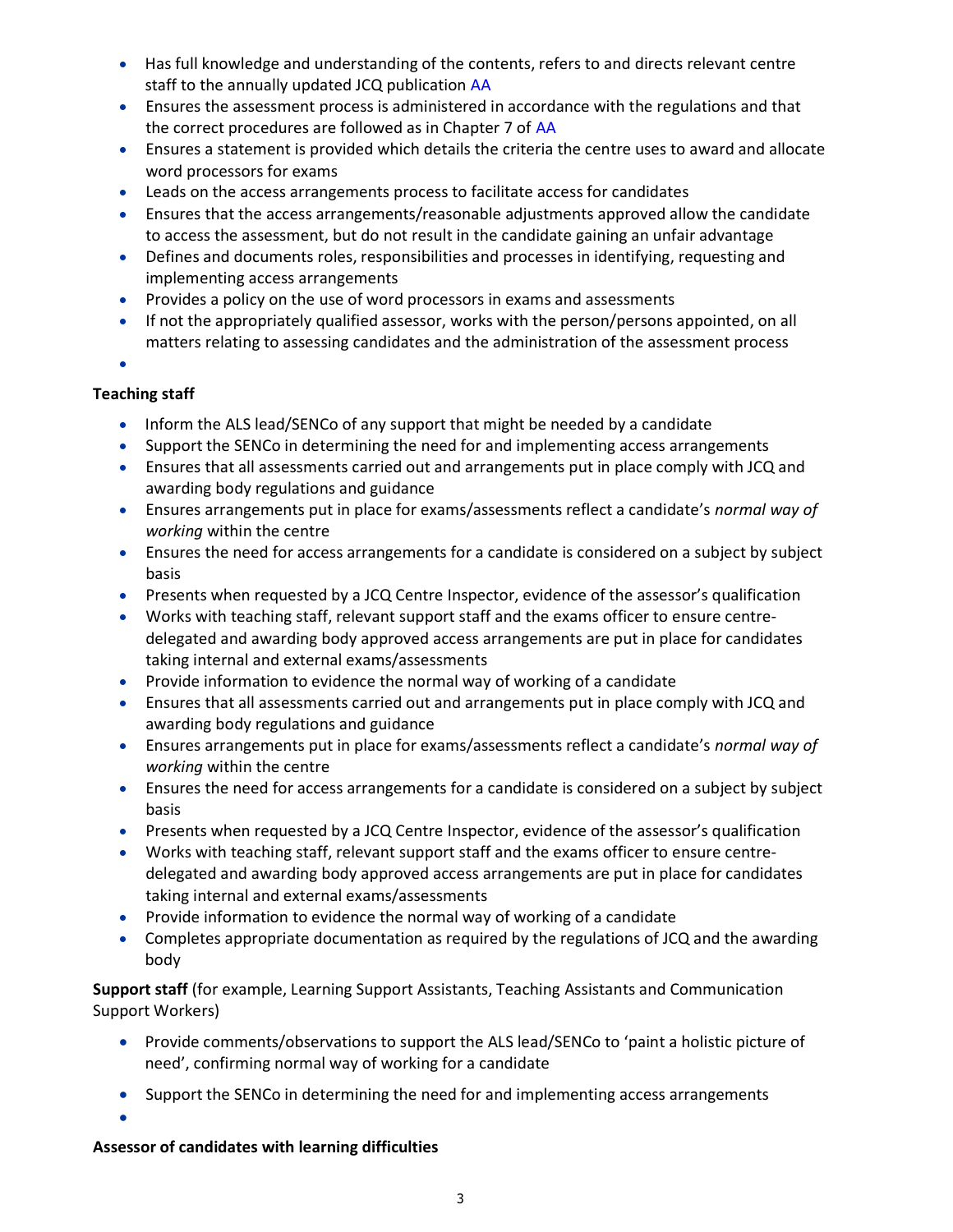(An assessor of candidates with learning difficulties will be an appropriately qualified access arrangements assessor/psychologist/specialist assessor)

- Has detailed understanding of the JCQ publication AA
- Conducts appropriate assessments to identify the need(s) of a candidate
- Provides appropriate evidence to confirm the need(s) of a candidate
- $\bullet$

## Use of word processors

The Word Processor Policy can be found on the school website and a hard copy is stored by the exams officer.

A centre must have a policy on the use of word processors… A member of the centre's senior leadership team must produce a statement for inspection purposes which details the criteria the centre uses to award and allocate word processors for examinations. (AA 5.8)

### Requesting access arrangements

## Roles and responsibilities

## ALS lead/SENCo

- Determines if the arrangements identified for a candidate require prior approval from the awarding body before the arrangements are put in place or if approval is centre-delegated
- Follows guidance in AA (chapter 8) to process approval applications for access arrangements for those qualifications included
- Applies for approval where this is required, through Access arrangements online (AAO), or through the awarding body where qualifications sit outside the scope of AAO
- Ensures that were approval is required the application is processed on time and no later than the awarding body's published deadline
- Ensures that the full supporting evidence is in place before an online application is processed
- Reviews the evidence before an online application is processed, ensuring that the candidate does meet the published criteria for the respective arrangement
- Holds all supporting evidence and presents such evidence to a JCQ Centre Inspector upon request
- Ensures that the agreed adjustment has been put in place before the candidate's first examination, e.g. internal tests and mock examinations
- Ensures appropriate and required evidence is held on file to confirm validation responses in AAO including (where required) the completion of JCQ Form 8 (Application for access arrangements – Profile of learning difficulties), and/or centre based evidence including concise file note(s) on centre headed paper, signed and dated, and a body of evidence to substantiate the candidate's normal way of working within the centre (Form 8 must only be used for candidates with learning difficulties or where a Language Modifier is required)
- Ensures where form 8 is required to be completed, the form is signed (a handwritten, electronic or typed signature is acceptable) and dated as required prior to approval being sought and that the form is provided for processing and inspection purposes (This may be a hard copy paper version or an electronic version)
- Ensures the names of all other assessors, who are assessing candidates studying qualifications covered by AAO are entered into AAO to confirm their status
- Confirms by ticking the 'Confirmation' box prior to submitting the application for approval that the 'malpractice consequence statement' has been read and accepted
- Makes an *awarding body referral* through AAO where the initial application for approval may not be approved by AAO, where it is deemed by the centre that the candidate does meet the criteria for the arrangement(s)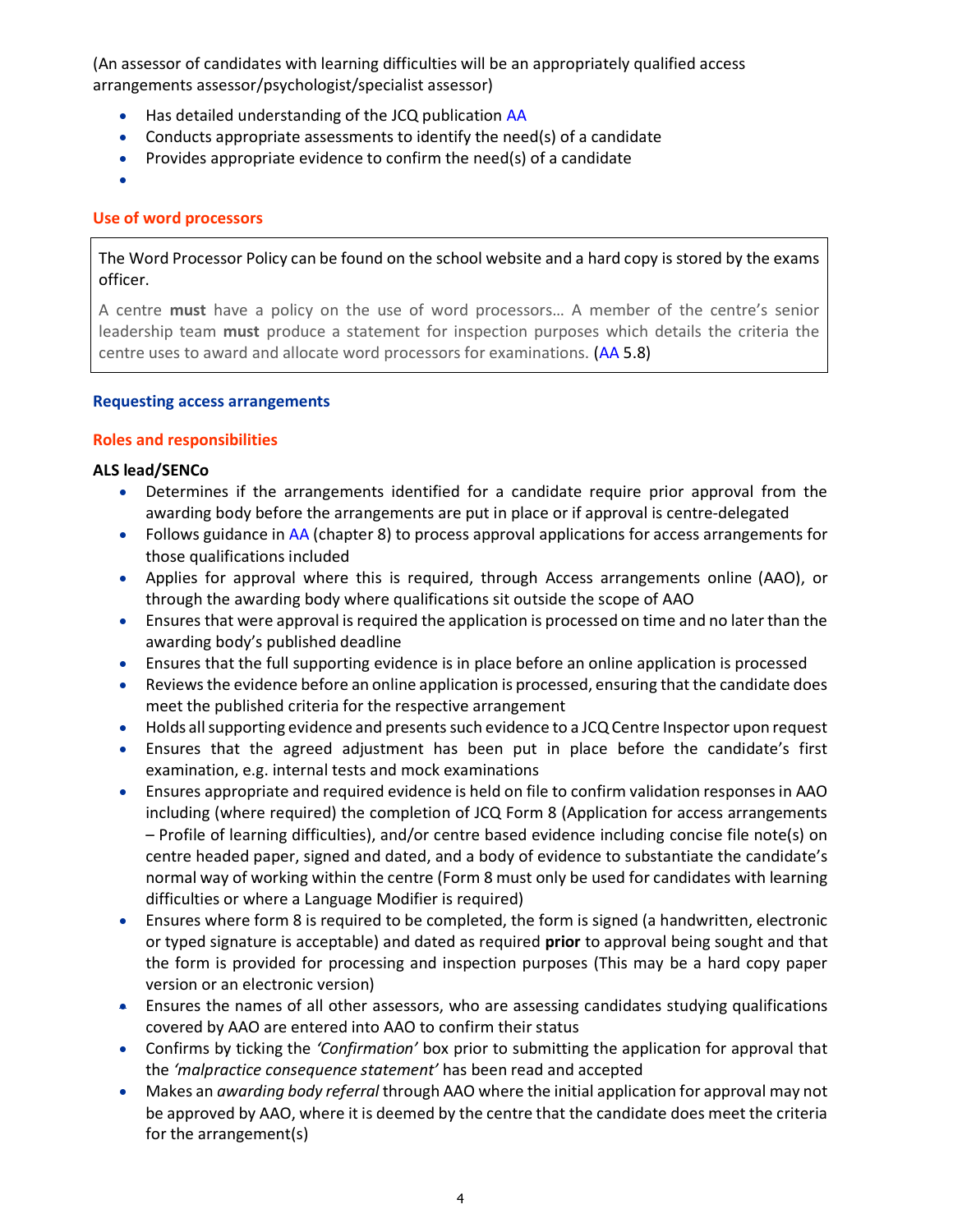- Maintains a file/e-folder for each candidate (the required documentation for a candidate will be in hard copy within the candidate's file/each of the required documents held electronically within the candidate's e-folder) that will include:
	- completed JCQ/awarding body application forms and evidence forms
	- appropriate evidence to support the need for the arrangement where required
	- appropriate evidence to support normal way of working within the centre
	- in addition, for those qualifications covered by AAO (where approval is required), a printout/PDF of the AAO approval and a signed candidate personal data consent form (which provides candidate consent to their personal details being shared)
- Presents the files/e-folders when requested by a JCQ Centre Inspector and addresses any queries/questions raised
- Liaises with teaching staff regarding any appropriate modified paper requirements for candidates

## Exams officer (EO)

- Is familiar with the entire contents of the annually updated JCQ publication GR and is aware of information contained in AA where this may be relevant to the EO role
- If the SENCo is unavailable, presents the files/e-folders of access arrangements candidates when requested by a JCQ Centre Inspector and addresses any queries/questions raised
- Liaises with the SENCo to ensure arrangements are in place to either order a non-interactive electronic (PDF) question paper or to open question paper packets in the secure room within 90 minutes of the published starting time for the exam where the centre is permitted to modify a timetabled written component exam paper (copy on coloured paper, enlarge to A3 or copy to single sided print)
- Following the appropriate process (using AAO for those qualifications included in the tool; using Form VQ/EA), orders published modified papers, by the awarding body's deadline for the exam series, where these may be required for a candidate

### Implementing access arrangements and the conduct of exams

### Roles and responsibilities

### External assessments

These are assessments which are normally set and marked/examined by an awarding body which must be conducted according to awarding body instructions and/or the JCQ publication Instructions for conducting examinations (ICE).

### Head of centre

- Supports the SENCo, the exams officer and other relevant centre staff in ensuring appropriate arrangements, adjustments and adaptations are in place to facilitate access for disabled candidates to exams
- Appoints appropriate centre staff as facilitators to support candidates (practical assistant, prompter, Language Modifier, reader, scribe or Communication Professional)
- Ensures facilitators supporting candidates are appropriately trained and understand the rules of the particular access arrangement(s)

### ALS lead/SENCo

 Ensures appropriate arrangements, adjustments and adaptations are in place to facilitate access for candidates where they are disabled within the meaning of the Equality Act (unless a temporary emergency arrangement is required at the time of an exam)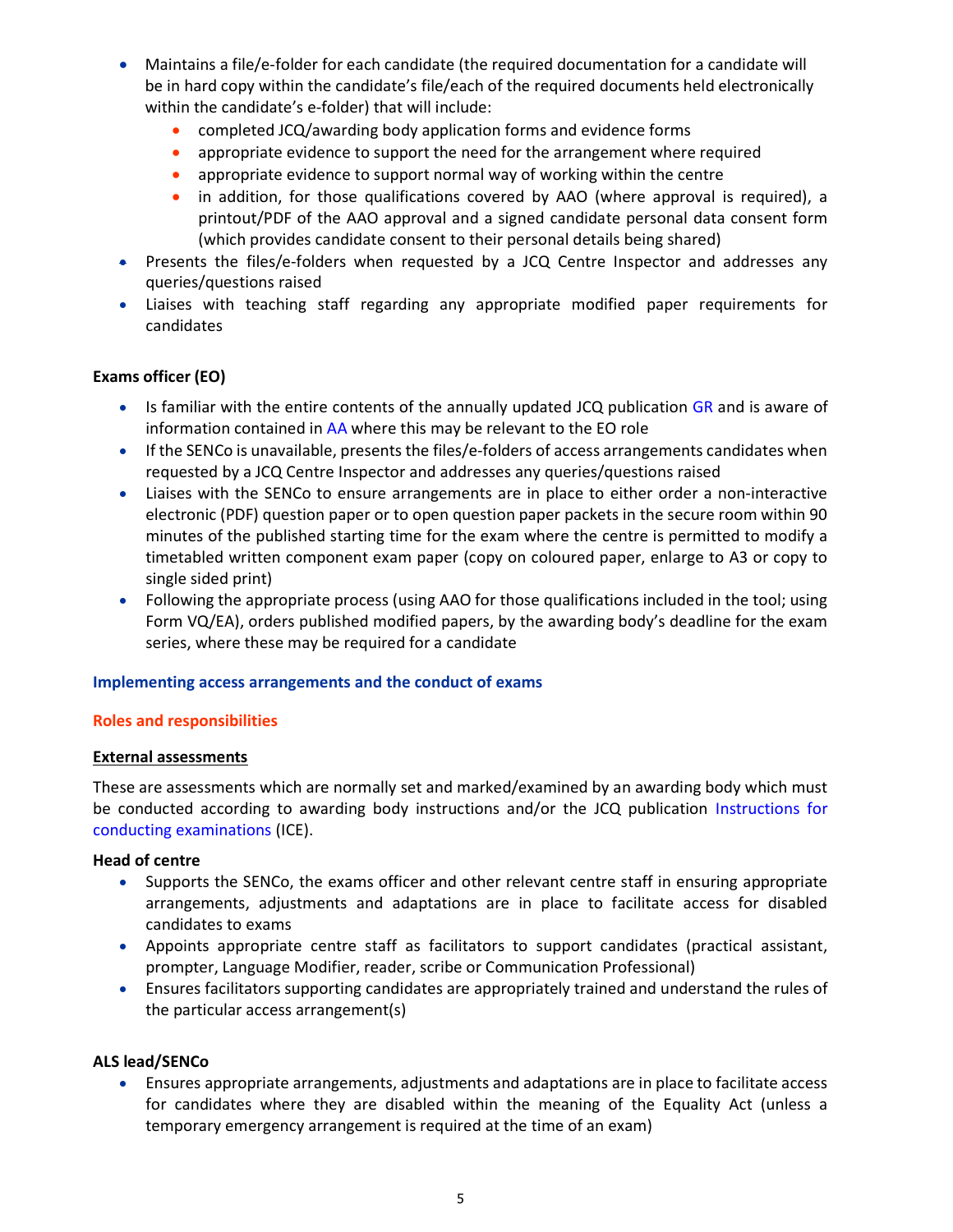- Is familiar with the instructions for Invigilation arrangements for candidates with access arrangements and Access arrangements in ICE 2021-2022
- Ensures a candidate is involved in any decisions about arrangements, adjustments and/or adaptations that may be put in place for him/her and ensures the candidate understands what will happen at exam time
- Ensures that prior to any arrangements being put in place checks are made that arrangements do not impact on any assessment criteria/competence standards being tested
- Ensures that any arrangements put in place do not unfairly disadvantage or advantage disabled candidates
- Monitors, in internal tests/mock exams, the use of arrangements granted to a candidate and where a candidate has never made use of the arrangement, may consider withdrawing the arrangement, provided the candidate will not be placed at a substantial disadvantage
- Liaises with the exams officer (EO) regarding facilitation and invigilation of access arrangement candidates in exams
- Liaises with other relevant centre staff regarding the provision of appropriate rooming and equipment that may be required to facilitate access for disabled candidates to exams
- Liaises with the EO to ensure that invigilators are made aware of the Equality Act 2010 and are trained in disability issues
- Liaises with the EO where a facilitator may be required to support a candidate requiring an emergency (temporary) access arrangement at the time of exams

 $\bullet$ 

## Exams officer

- Understands and follows instructions for Invigilation arrangements for candidates with access arrangements and Access arrangements in ICE 2021-2022
- Is familiar with the instructions for Invigilation arrangements for candidates with access arrangements and Access arrangements in ICE 2021-2022
- Ensures exam information (JCQ information for candidates documents, individual exam timetable etc.) is adapted where this may be required for a disabled candidate to access it
- Ensures where a person is appointed to facilitate an access arrangement, the person appointed is not normally the candidate's own subject teacher but where the candidate's own subject teacher has to be used, ensures a separate invigilator is always present
- Ensures where a person is appointed to facilitate an access arrangement, the person appointed is not a relative, friend, peer or private tutor of the candidate.
- Ensures a record of the content of training given to those facilitating an access arrangement for a candidate under examination conditions is kept and retained on file until the deadline for reviews of marking has passed or until any appeal, malpractice or other results enquiry has been completed, whichever is later
- Ensures a facilitator acting as a prompter is aware of the appropriate way to prompt depending on the needs of the candidate
- Ensures invigilators supervising access arrangement candidates are trained in their role and understand the invigilation arrangements required for access arrangement candidates and the role of any facilitator
- Ensures cover sheets, where these are required by the arrangement are completed as required by facilitators
- Liaises with the SENCo to ensure exam information (JCQ information for candidates documents, individual exam timetable etc.) is adapted where this may be required for a disabled candidate to access it
- Liaises with the SENCo and other relevant centre staff to ensure appropriate arrangements, adjustments and adaptations are in place to facilitate access for disabled candidates to exams
- Liaises with the SENCo regarding the facilitation and invigilation of access arrangement candidates
- Liaises with the SENCo regarding rooming of access arrangement candidates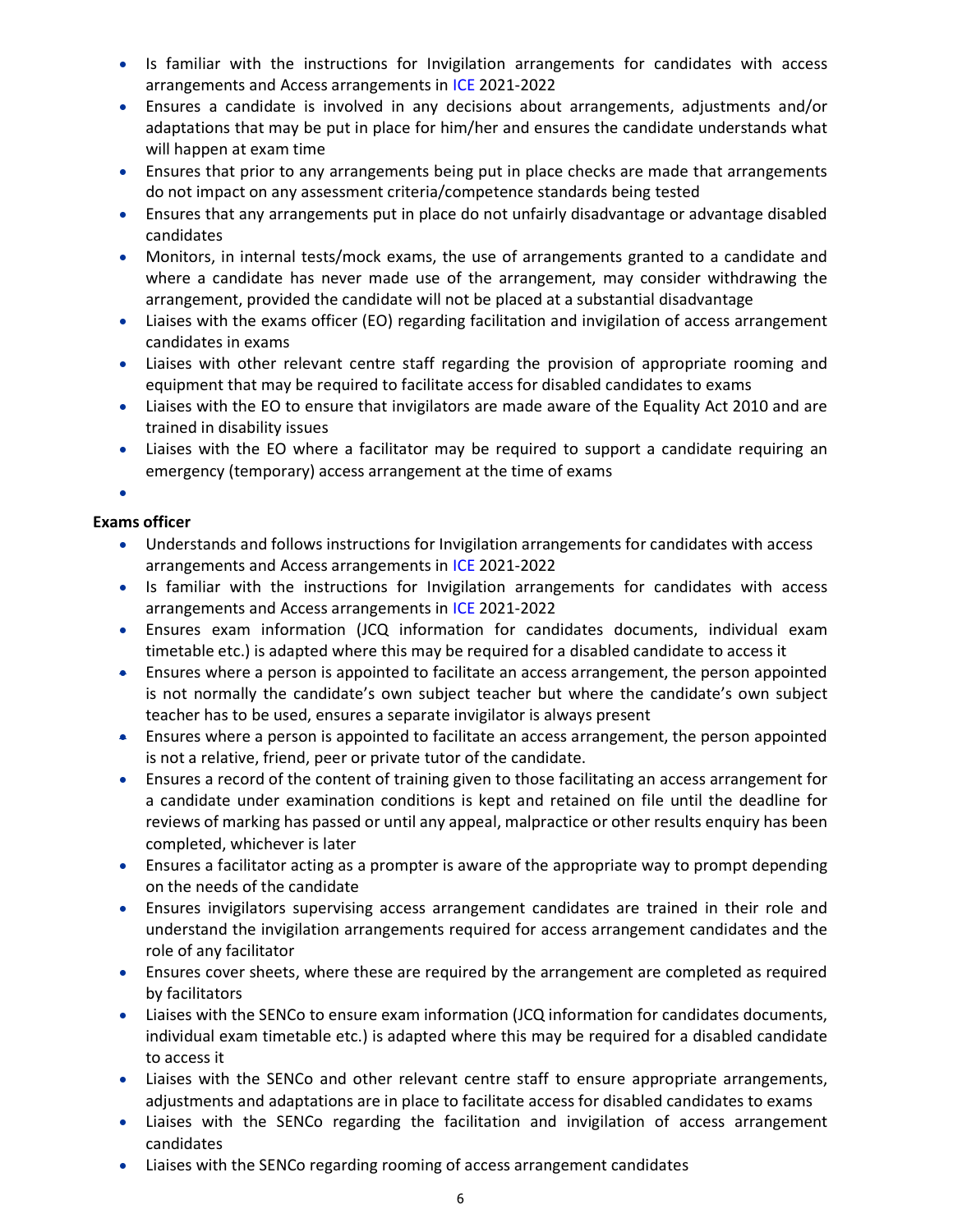- Liaises with the SENCo to ensure that invigilators are made aware of the Equality Act 2010 and are trained in disability issues
- Ensures appropriate seating arrangements are in place where different arrangements may need to be made for a candidate to facilitate access to his/her exams
- Ensures candidates with access arrangements are identified on exam room seating plans and invigilators are informed of those candidates with access arrangements and made aware of the access arrangement(s) awarded
- Ensures invigilators are briefed prior to each exam session of the arrangements in place for a disabled candidate in their exam room
- Checks in advance of dated exams/assessments that modified paper orders have arrived (and if not will contact the awarding body to ensure that papers are available when required)
- Makes modifications that are permitted by the centre (a question paper copied onto coloured paper, an A4 to A3 enlarged paper or a paper printed on single sheets or where a question paper may need to be scanned into PDF format where a candidate is approved the use of a computer reader) that may be required and either accesses a non-interactive electronic (PDF) question paper or opens the exam question paper packet in the secure room no earlier than 90 minutes prior to the awarding body's published start time of the exam
- Understands that where permitted/approved, a secure question paper packet may need to be opened early in the secure room to facilitate the following:
	- a Language Modifier may have access to the question paper 60 minutes prior to the awarding body's published start time for the exam in order to prepare
	- the Communication Professional may have access to the question paper 60 minutes prior to the awarding body's published start time for the exam in order to prepare
	- the Live Speaker may have access to the transcript of the Listening examination 60 minutes prior to the awarding body's published start time for the exam in order to prepare
- Provides cover sheets prior to the start of an exam where required for particular access arrangements and ensures that these have been fully completed before candidates' scripts are dispatched to examiners/markers
	- prints pre-populated cover sheets from AAO where this is required for particular arrangements
- Has a process in place to deal with emergency (temporary) access arrangements as they arise at the time of exams in terms of rooming and invigilation
- Liaises with the SENCo where a facilitator may be required to support a candidate requiring an emergency (temporary) access arrangement at the time of exams
- Where required for emergency (temporary) access arrangements, applies for approval through AAO or through the awarding body where qualifications sit outside the scope of AAO

 $\bullet$ 

# Other relevant centre staff

- Staff responsible for IT or other specialist equipment that may need to be provided or adapted for a candidate
- Estates/site staff responsible for rooms and non-specialist equipment (chairs, tables, clocks etc.) used for exams that may need to be adapted for a candidate
- Senior staff responsible for the centre's emergency evacuation procedures and the arrangements that may need to be in place for a candidate with a disability who may need assistance when an exam room is evacuated
- Support the SENCo and the exams officer to ensure appropriate arrangements, adjustments and adaptations are in place to facilitate access for disabled candidates to exams